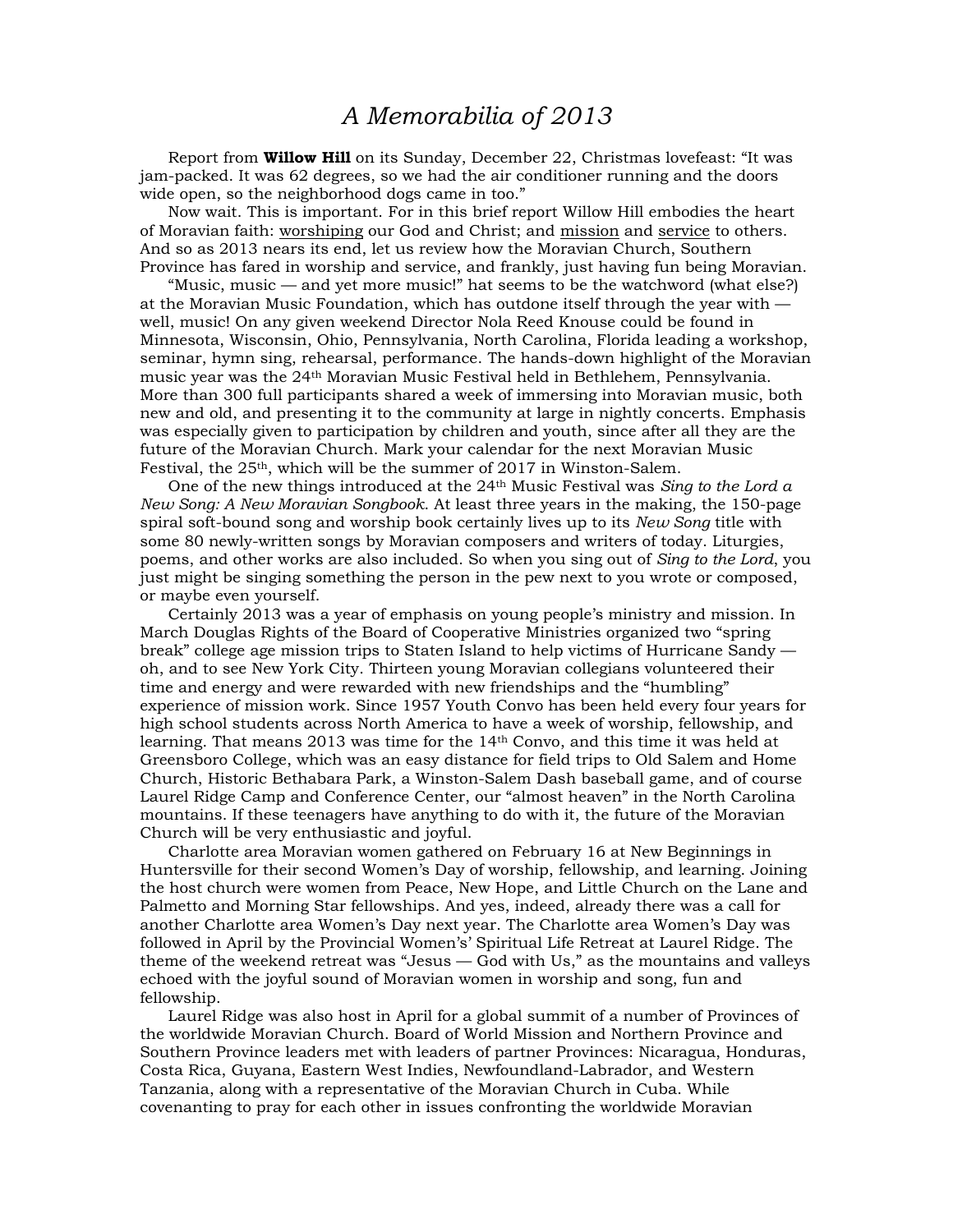Church, the summit addressed the need for sustainability in sharing resources and capabilities with one another.

 Speaking of resources, are you ready for a few breathtaking figures? The Moravian Ministries Foundation cites a recent study that found that the 17,500 Moravian households in the United States own \$8-12 billion in assets. That comes to \$450,000 to \$700,000 per household. So are we going to take it with us? Think about that when you are planning for the future. You might want to give Moravian Ministries Foundation a call (888-722-7923). After all it's your church.

 As the Moravian Church is widespread throughout the world, so too the annual Latino Ministries Conference shows that the Southern Province is widespread. The fourth Latino conference last April brought together Moravians of widely different nationalities from Florida, Georgia, and North Carolina. Sponsored by the Salisbury Road Regional Conference of Churches (Friedberg, Little Church on the Lane, New Beginnings, Peace, with Palmetto Fellowship), the conference was held at New Beginnings in Huntersville and Peace in Charlotte and blended worship, praise, and fellowship with planning for the conference's future service in the Southern Province.

 After a 50-year run of giving deeper insight into our Moravian faith and heritage, the Lay Seminary has been re-christened as the Comenius Learning Series, and three programs were presented during the year. "ShareFest: These Our Greater Gifts" was presented at Advent on May 18. It was followed by "Comenius for a Complicated World," held as a summer conference July 5-7 at Laurel Ridge. Then November 8-9 at Fairview participants learned "From Fear to Hope: Where Is God Calling the Church?" in this high-paced 21st century.

 Our neighboring Salem Academy and College had another eventful year. For the third year in a row the college had record-breaking numbers of first-year students arriving in August. Then in September Dr. Susan E. Pauly announced her retirement as the 19th president of Salem Academy and College effective June 30, 2014. A search committee plans to name her successor by next April. Meanwhile, growing in the heart of the college campus is a \$6.8 million student center, which will include a café, student lounge, bookstore, multiple meeting rooms, and a 90-seat theater. It ought to fit right in since it looks real Moravian with hoods, arches, etc.

 The outreach of Sunnyside Ministries continues to be desperately needed. Through November 6,859 interviews were conducted, 1,094 of them first time, 5,682 grocery orders were filled, providing food for 16,802 people, clothes or household items were distributed to 4,377 families or 13,373 people, and financial assistance totaling \$403,479 was given to 2,276. On June 20 the Sunnyside Medical Clinic closed its doors for the final time. The twice monthly medical clinic had been in operation for 33 years, using volunteer doctors and government funding. But other clinics offering more frequent services drew patients and funding away. Meanwhile, Sunnyside has opened a program titled "Gaining Control" aimed at helping people learn to gain control of their finances and improve the future of their families. Already 25 people have signed onto the program. Let's pray they and others to follow will see a bright future open to them.

 With Provincial Synod coming up next April, 2013 can be considered a preparatory year, and indeed study groups, committees, and delegates themselves have been hard at work through most of the year. Delegates from across the Southern Province met September 28 at New Philadelphia to review the purposes and workings of Synod and what it means to be a Synod delegate. Among the items Synod will take up is a complete revision of the Book of Order in light of the new structure of the Provincial administration as mandated by the Synod of 2010. The theme for the 2014 Synod is very uplifting: "Jesus Still Lead On."

 Among personnel changes, comings, and goings during the year we note one. After ably managing the office of Provincial Treasurer since 2004, C. T. Leinbach III — Ted Leinbach as everyone calls him — stepped into retirement last June. Ted is only the eleventh Treasurer the Southern Province has had going back to the creation of the office in 1858. Two of Ted's relatives were also Provincial Treasurer, James T. Lineback, 1874-1909, and Julius A. Lineback, 1909-1914. Succeeding Ted as Provincial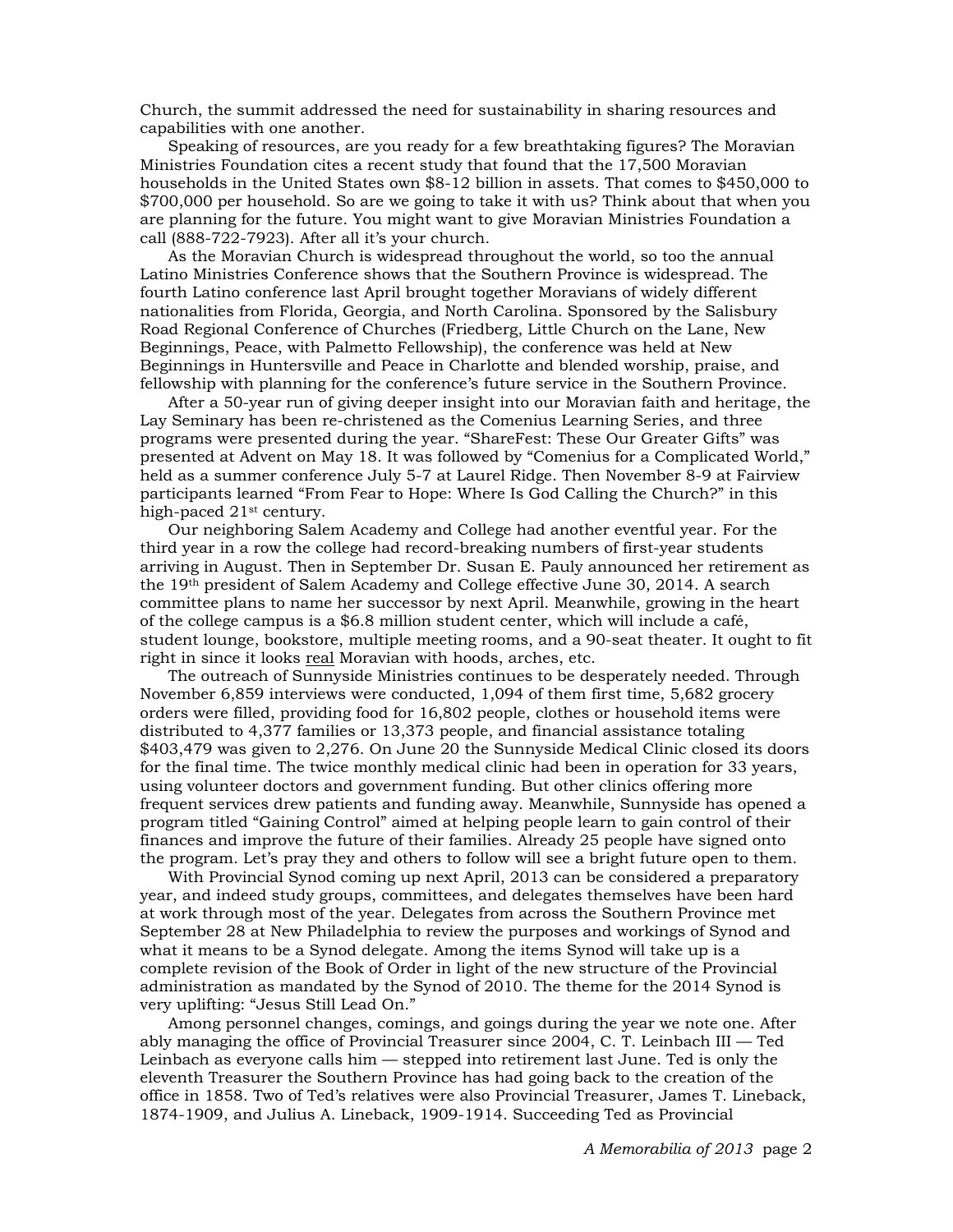Treasurer is Dennis Stanfield of Trinity, who seems right at home with all the Province's byzantine funds, accounts, etc. (Just don't ask him how come his computer won't save his changes.)

 If you haven't connected to *The BCM Essentials*, the new newsletter of the Board of Cooperative Ministries, you are missing out on a cornucopia of events that can keep you well immersed in Moravian activities throughout the year. The Board, known familiarly as BCM, occupies the offices of the old Board of Christian Education at 500 S. Church Street in Winston-Salem, and it runs several nifty operations including the Resource Center and the new "Grounds of the Unity" coffee bar. (Drop in at 500 and make yourself at home browsing all sorts of publications, DVDs, etc.) BCM is supporter or organizer of many of the events mentioned in this Memorabilia. We thank BCM for all its work in keeping us connected. You too can connect to *Essentials* at www.moravianbcm.org.

 Just in time for Christmas, Moravian Archives got a tremendous present: volume 5 of *Records of the Moravians among the Cherokees*. This is great stuff, even if we editors are saying so. It's the great American epic of two vastly different yet very similar peoples, Moravian missionaries and Cherokee natives, living out America's history as it unfolds through the 19th century. Volume 5 is the best yet, as we say *Farewell to Sister Gambold*, the Moravians' superb teacher of Cherokee children. Already Archives is hard at work on volume 6 of *Records: Cherokees*, which carries the ominous subtitle *March to Removal*. Archives is indeed thankful to the Cherokee Nation and the Eastern Band of the Cherokees for their generous support of this tremendous contribution to America's historical documents. Not to mention that it is a flat-out great read.

 Going "local," let's quickly review newsletter notes and other items, which show that yes, indeed, our Southern Province has had a very full year of activities.

**Friedberg** has calculated that over the last five years it has plowed some \$500,000 to its future with such improvements as new roofs, sanctuary renovation, new hymnals and racks, new air-conditioning system for the education building, two mini-buses, increased handicap parking, new church sign, paying off the Family Life Center note, and the latest project of elevator, bathrooms, and canopy. Each might seem like a small step, but taken together they are what make for the growth of the Kingdom of God.

**Konnoak Hills** added a bit of sparkle to its belfries by wrapping them in vinyl and giving them new copper roofs. In true Moravian stewardship tradition, the old copper was sold for \$300 to send a church youngster to mission camp.

**Grace** had a fire in its parsonage on April 6. No one was hurt, but it caused more than \$17,500 damage (covered by insurance) and made pastor and wife "homeless" for six weeks. Repairs revealed burned boards inside the wall on the second floor, whereas April's fire had been in the basement. Evidently some of the wood used to build the parsonage in 1941-42 came from the remains of a burned building.

 The centennial celebration of Winston-Salem's consolidation on May 12, 1913, is now a memory. But we can still recall the Moravians' contribution with a look at the **Moravian Archives** April "Lunchtime Lecture" on the **Moravian Music Foundation**'s YouTube web site: www.youtube.com/user/MoravianMusicFndn. You'll see that we Moravians really did have a big hand in bringing the two towns of Salem and Winston together.

 The Salem Creek Regional Conference of Churches — **Home**, **Messiah**, **St. Philips**, and **Trinity** — embarked on an ambitious project this summer, an outreach blitz in the St. Philips neighborhood. Kicking off the blitz was a festival at St. Philips on June 15 with food, fun, and music. More than 200 children from blocks around enjoyed the activities which included pony rides and climbing on a real fire truck. Follow-up programs included Vacation Bible School type meetings on Monday evenings to encourage children and youth in the area to learn more about St. Philips and the Moravian Church.

**Fairview** is looking forward to 2014 and the 50<sup>th</sup> anniversary of its church building on Silas Creek Parkway. Renovations will bring the facility up to date with a list of projects to be completed.